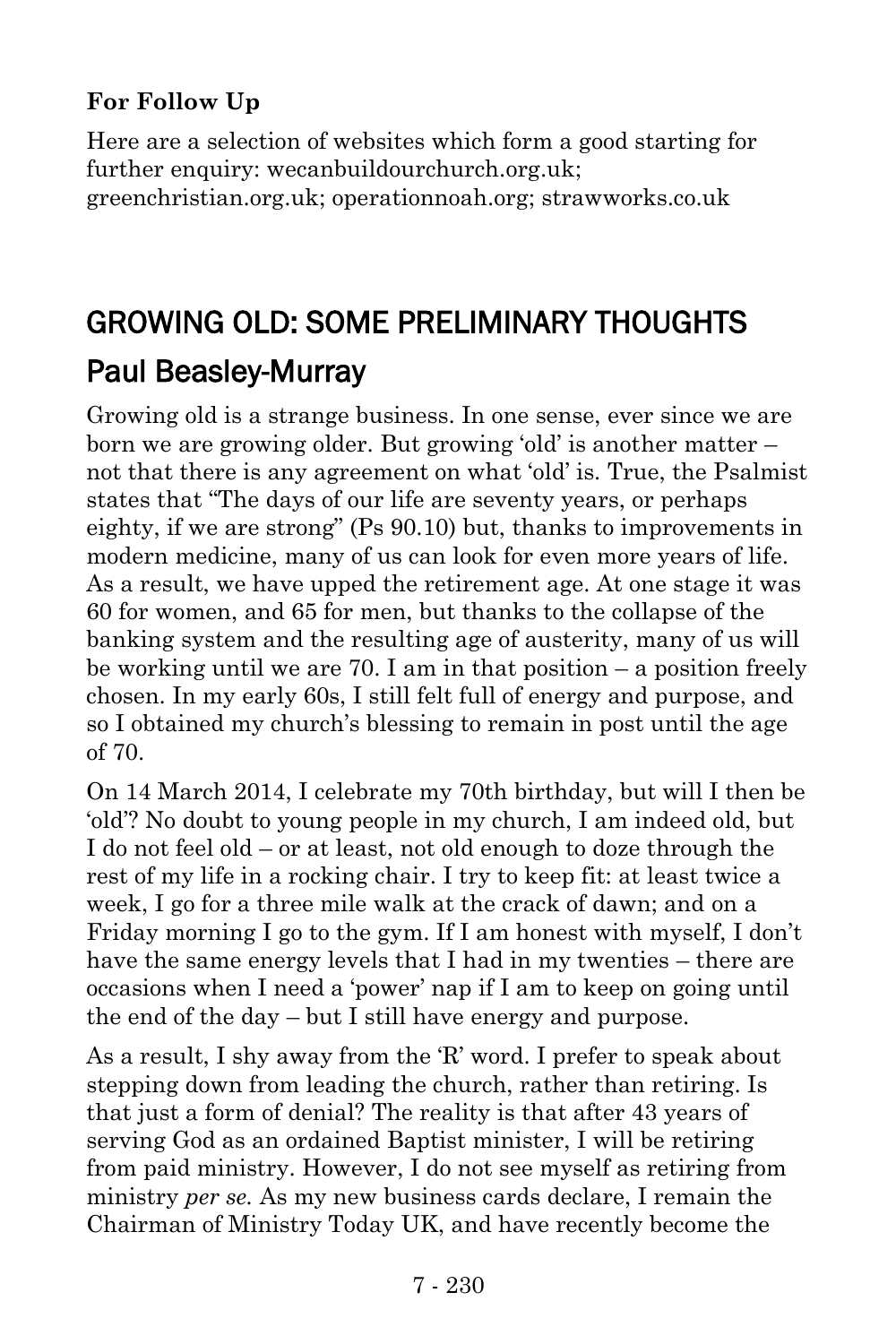Chairman of the new College of Baptist Ministers due to be launched in 2014. Psychologically some might argue that the very printing of such business cards is a sign that my identity is too bound up with what I do, rather than who I am  $-$  I see the danger, and indeed the temptation, but I dare to believe that I am secure in myself – whatever! So, God willing (and I am conscious of the warning of Jas 4.15 not to boast about the future, and that our lives are but "a mist that appears for a little while and then vanishes"), I shall continue to serve God, both in leading these two organisations for ministers, as well as doing some teaching and, hopefully, some more writing. But will I be 'old'?

In one sense, yes. Indeed, for the last ten years I have been old enough to use a 'Senior Railcard' – and glad to do so. Nor have I had any qualms in accepting 'concessions' for all kinds of cultural events. But am I really 'old'? Or am I just a 'senior citizen' (a delightful euphemism, and so much better than being known as an OAP!)? Or should I see myself as belong to the group of 'active retireds' which has all kinds of outings for 'older people'?

When I look at myself in the mirror, the face that appears is very different from the face I had as a young man. My hair, for instance, is no longer black, but grey, if not white – and in that respect I fit the description of old age in Prov 27.31, where 'grey hair is a crown of glory'. Physically I am aging – but then, I am told that ever since the age of 25 my body has been in a state of decline! No doubt that is the reason why so many women (and indeed some men) have cosmetic surgery. However, I comfort myself with Paul's words in 2 Cor 4.16: "Even though our outer nature is wasting away, our inner nature is being renewed day by day". It seems as if all the hardships Paul had experienced for the sake of the Gospel (see 4.8) had aged him, but spiritually the new life he had received from Christ (5.17) had re-invigorated him!

The American scholar, David E Garland, commented that the image here is the exact reverse of the plot in Oscar Wilde's novel, *The Picture of Dorian Gray*. There the vain Dorian Gray has his portrait painted; and when it is finished he laments: "How sad! I shall grow old and horrible, but this picture never will be older. If it were I was to be always young, and the picture that was to grow old, I would give my soul for that!" But as Dorian Gray discovered, there is more to life than looks! Just as vintage wine has much to be desired, so too has an older person who has grown in grace. In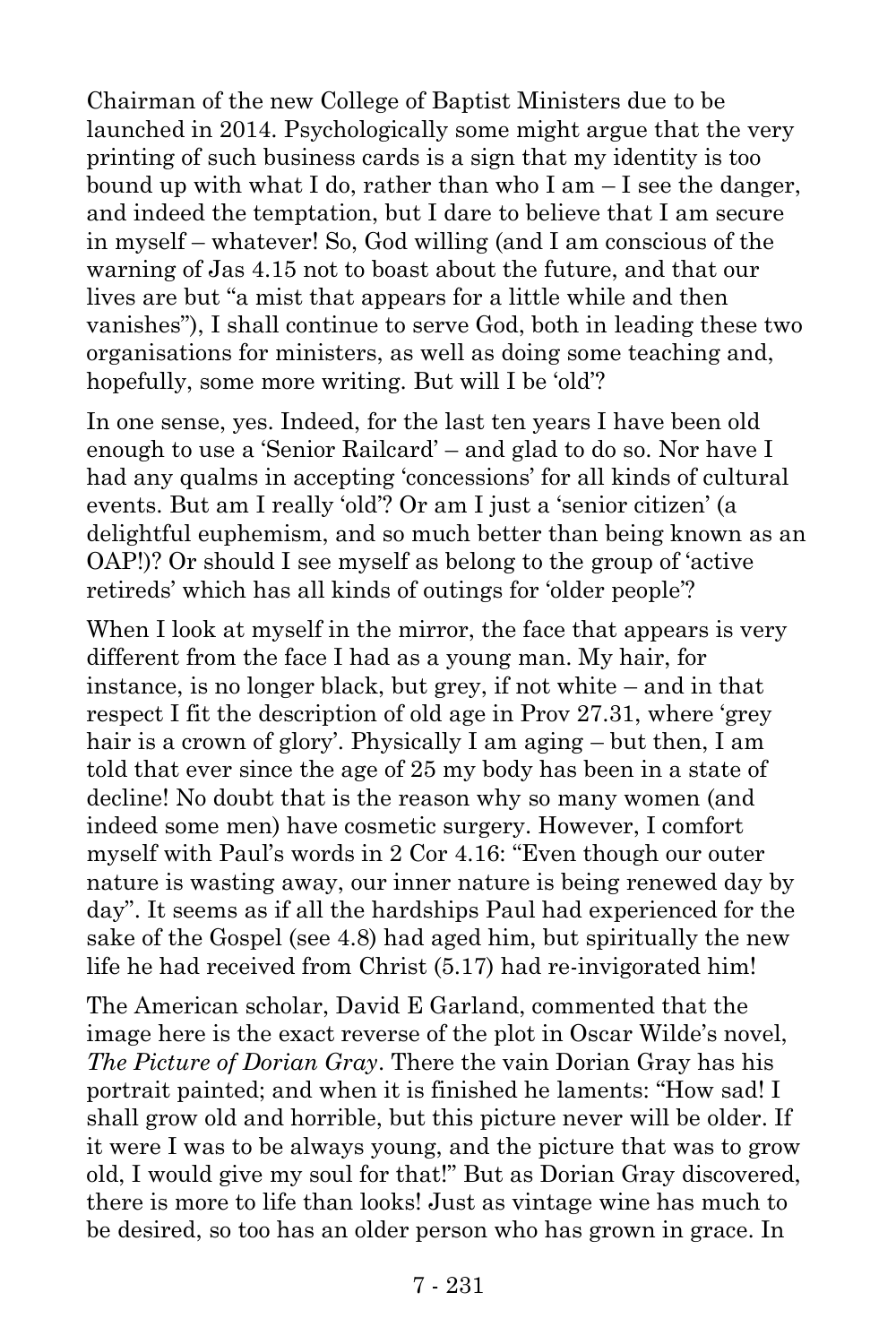words attributed to Michelangelo, "The more the marble wastes, the more the statue grows". So what have I to fear about growing old?

To quote again from the Book of Proverbs, "Grandchildren are the crown of the aged" (Prov 17.6). As one who has seven grandchildren, if that is a sign of growing old, then so be it! There is nothing more wonderful than being a grandfather – and all the more so in that you do not have permanent responsibility for your grandchildren!

But am I really old? Not if General McArthur was right, for he declared: "You don't get old from living a particular number of years: you get old because you have deserted your ideals". I remain a passionate follower of Jesus. My life is marked not just by energy, but by a sense of purpose. The bowls club next door is not for me. Rather I dare to believe that the words of an illuminated text handed down to me from my father remain true for me: "God has yet a greater task for you to do".

On a more sober note, the Swiss medical doctor of an earlier generation, Paul Tournier, maintained that "acceptance of unfulfilment" is one of the great problems of the retired (80. He went on: "Of God alone can the Bible say (Gen 2.1) that on the evening of the sixth day of creation he had completed his work" . But is that true? Of course, as I ended my ministry here in Chelmsford, there are loose ends – there will be always more to do. And yet in a very real sense I feel that I have completed the task that God gave me to do. The church is on a good trajectory: God willing, my successor will continue to lead the church forward, from strength to strength. Furthermore, as I move into the next stage of life – indeed, into what I term the next stage of ministry – there is still more for me to do.

Yet there is no denying that this new stage will be very different. In a way in which it has not perhaps been true before, I shall be my own man. Thank God I shall be free of the pressures of the trivia of ministry – no more will I have to worry about supplying news of the fellowship for the weekly bulletin! I shall be free, too, of the pressure to be out every night – whether attending meetings or visiting people in their homes. In preparation for this new stage of life, I have set myself the overall aim: "Enjoy the freedom which

 $\overline{a}$ 

<sup>80</sup> *Learning to Grow Old*, (SCM, London 1960) 169-170.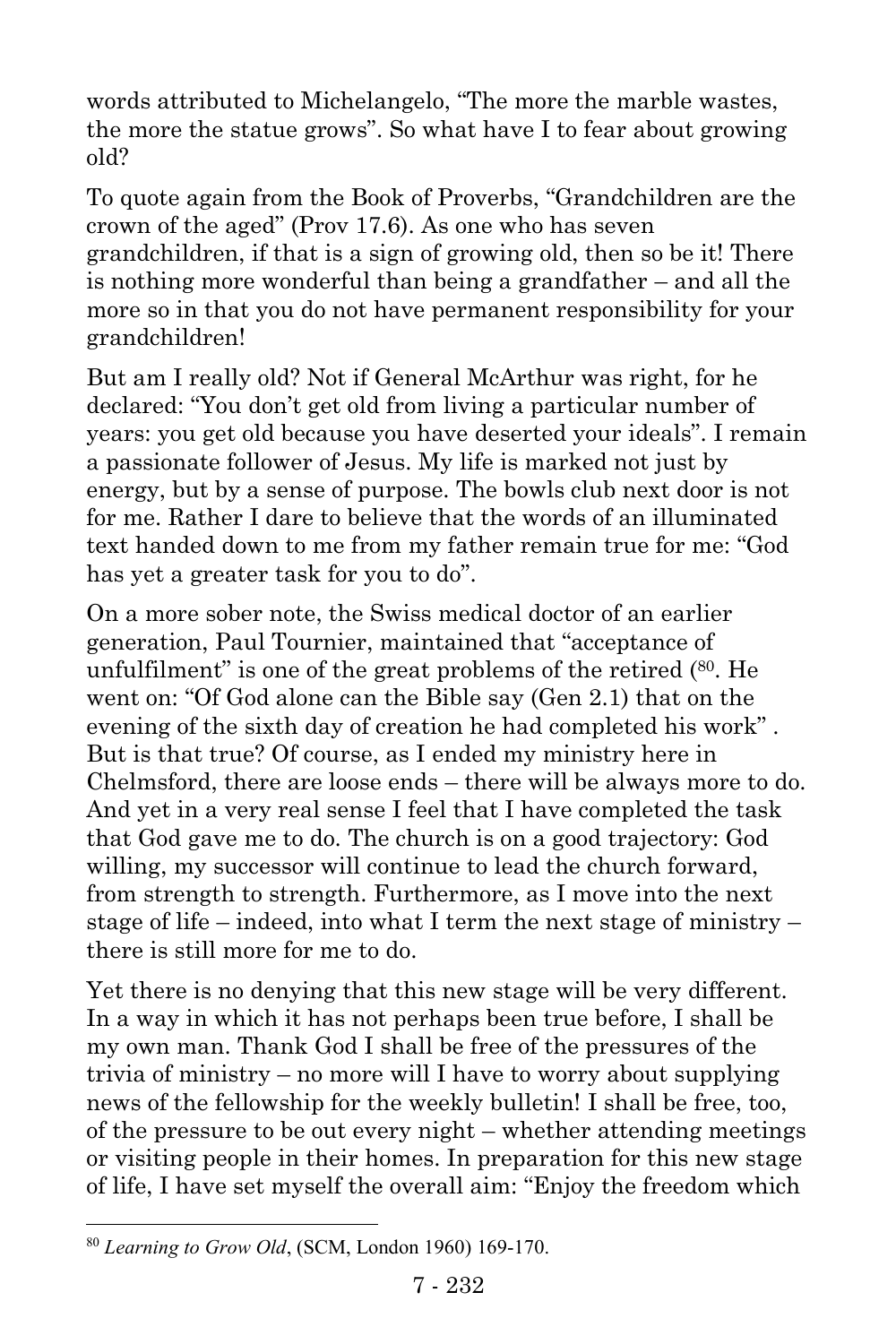this new stage of life brings! Continue to grow and develop as a person. Find new ways of serving God and sharing my faith". I have then set a series of secondary aims (which I have then spelt out in detail): e.g.

- Expand my spiritual life
- Make the most of cultural opportunities
- Keep abreast theologically
- Keep alert mentally
- Keep fit
- Enjoy family life
- Support Caroline (my wife)
- Cultivate relationships
- Develop new IT skills
- Engage with others through blogging
- Produce a new lecture course
- Continue to write
- Engage in ministry
- Travel

No doubt, however, the time will come when the energy and purpose begin to fade -and what then? At this point, Paul Tournier recommends that instead of giving advice, "the old have something better to do – to become confidants. We will open our hearts to those who will listen to understand us, and not in order to judge or direct us". A little later he adds: "From then on man's value is judged not by what he does, but by what he is, not by the position he occupies or by his titles, but by his personal maturity, by his breadth of mind, by his inner life, by the quality of his love for others, and by the intrinsic, and not the market, value of what he brings into the world" .

For some, old age would appear to be just the waiting room for death. Although life is so fragile that death can come at any moment, there is some truth in this view, but of course, for the believer, death is not the final destination. To quote Paul Tournier again: "My old age has meaning… because I am on my way to a destination beyond death" . But is it just old age that receives such meaning? I first made my will at the age of 25. I have long ago given thought to the shape of my funeral. In the words of Pope John XXIII, "I have packed my bags and am ready to go". Yet for all that, I have still not reached the stage where I can say with